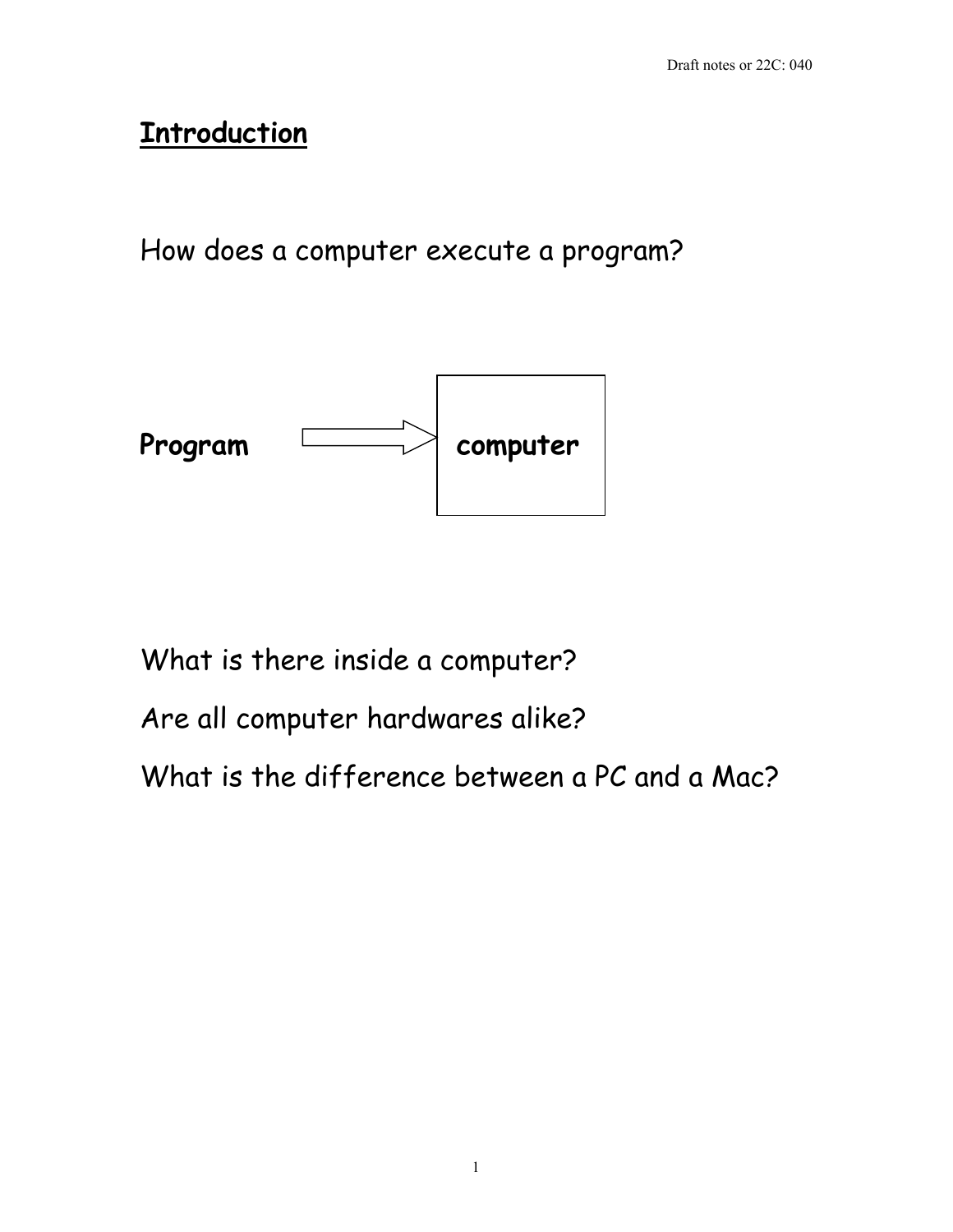# **Technologies**

A computer is an instruction-execution engine.

Different hardware technologies are possible:

Mechanical

Pneumatic

Electronic

Quantum

Biological

We will focus on **electronic technology** only, which is most common. It uses silicon-based integrated circuits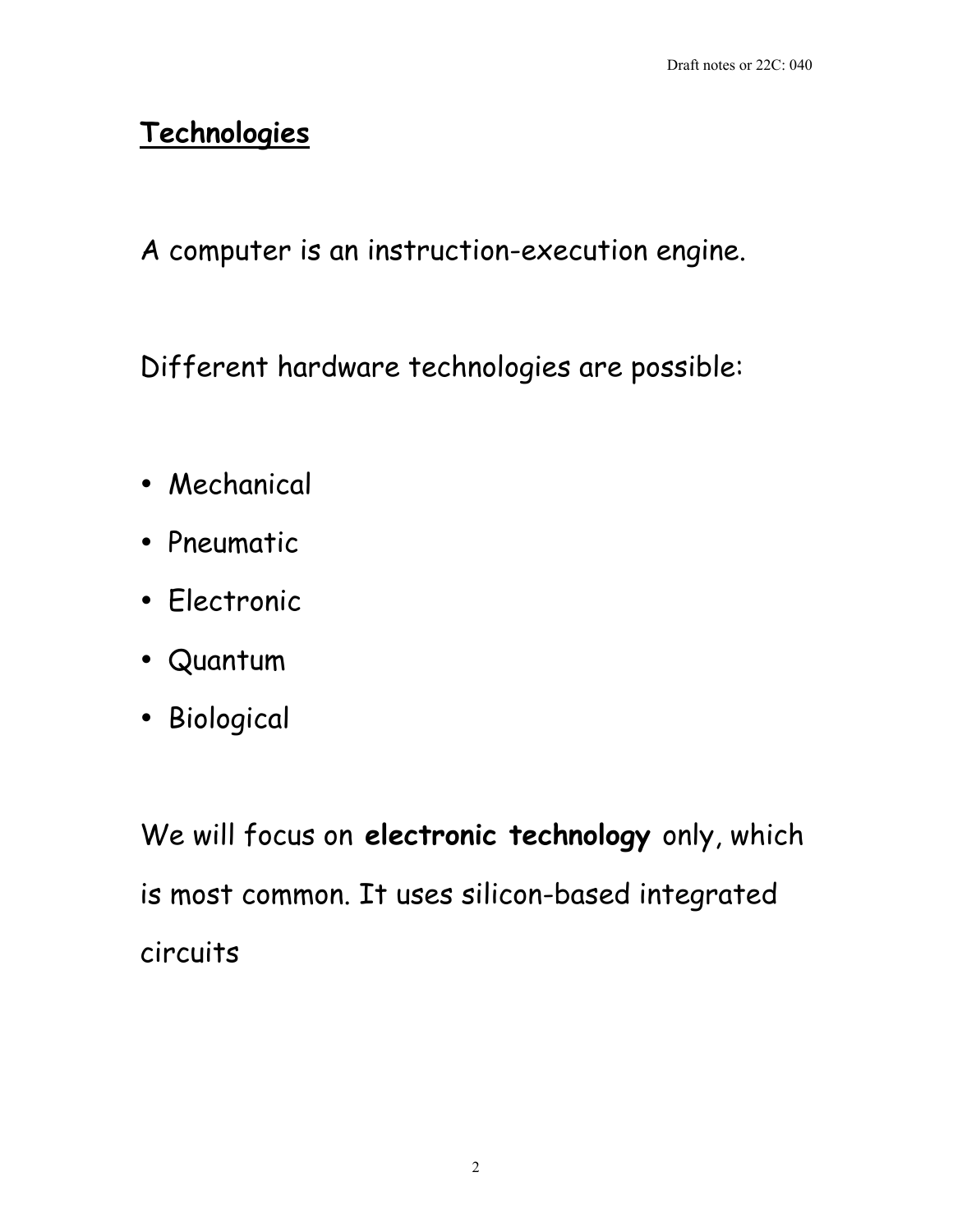## **Classification**

**General purpose**

Your PC

## **Special purpose**

The computers in your car

The computer in your cell phone

The computer inside your camera

The computer in your washing machine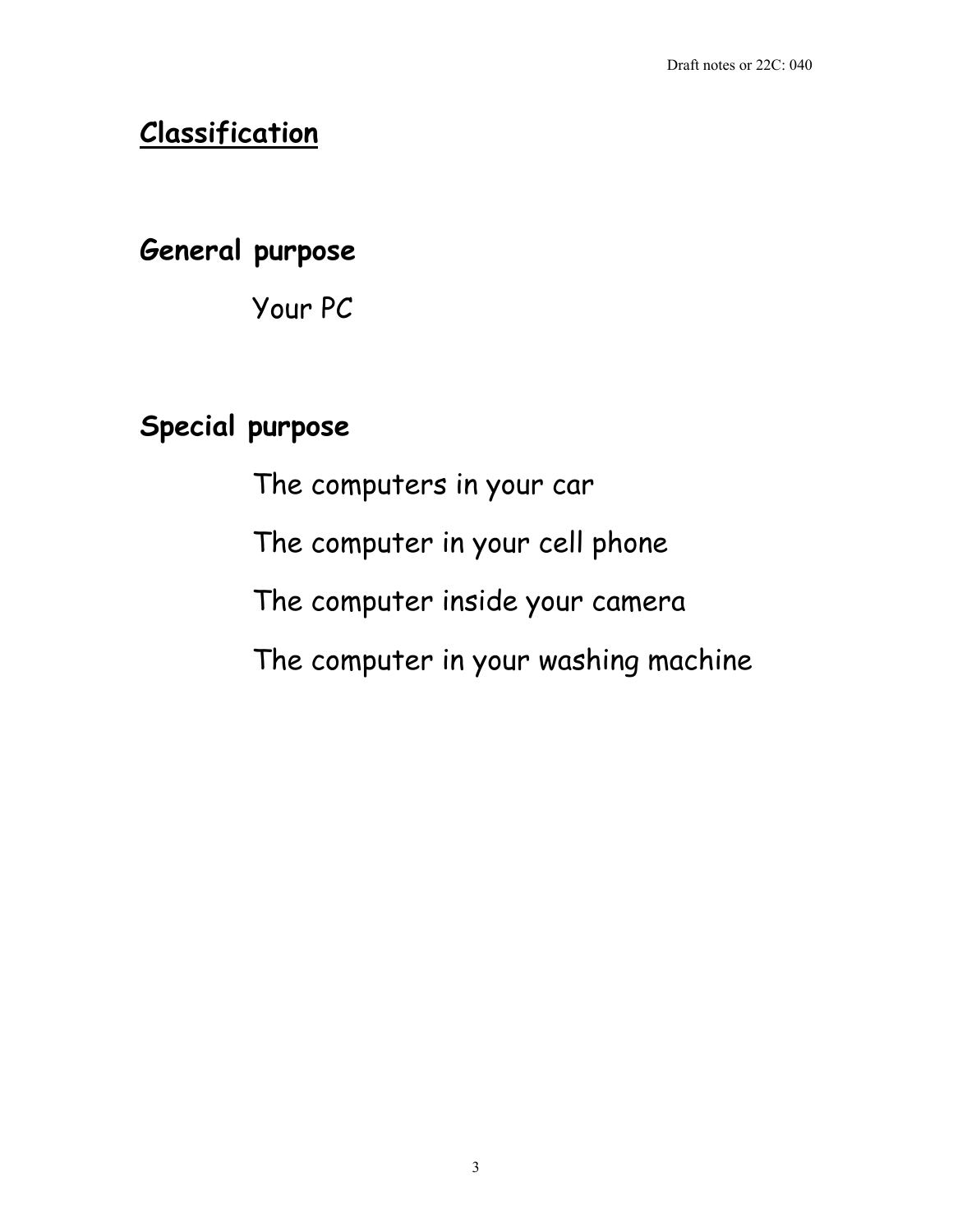# **Partial History of modern day computers**

## **Eckert and Mauchley**

Moore School of the U. of Pennsylvania, ENIAC

### **John Von Neumann**

Princeton U.

EDVAC, the blueprint of the first stored program digital computer

### **Maurice Wilkes**

Cambridge U., EDSAC, the first operational stored-

program digital computer

# **John Vincent Atanasoff**

Iowa State University Designed a machine in 1939-1940 to solve differential equations. Recognition came much later.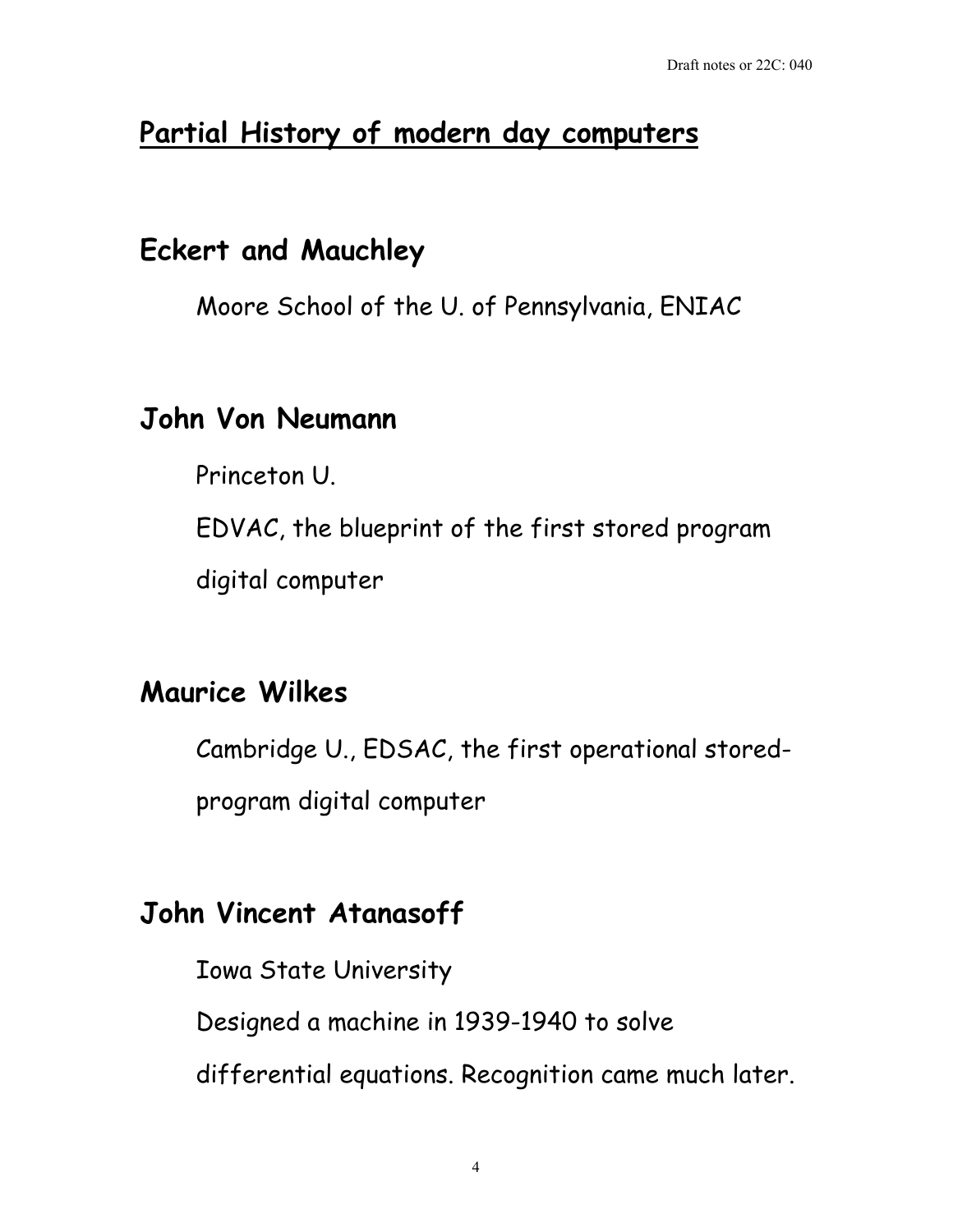## **Generations**

| First generation: vacuum tubes        |  |
|---------------------------------------|--|
| Second generation: transistors        |  |
| Third generation: integrated circuits |  |
| Fourth generation: LSI and VLSI       |  |

# **Measuring speed**

| <b>MIPS</b>      | 10 <sup>6</sup> instructions per second        |
|------------------|------------------------------------------------|
| <b>BIPS</b>      | 10 <sup>9</sup> instructions per second        |
| <b>MFLOPS</b>    | 10 <sup>6</sup> floating point ops per second  |
| <b>GFLOPS</b>    | 10 <sup>9</sup> floating point ops per second  |
| <b>TERAFLOPS</b> | 10 <sup>12</sup> floating point ops per second |
| PETAFLOPS        | 10 <sup>15</sup> floating point ops per second |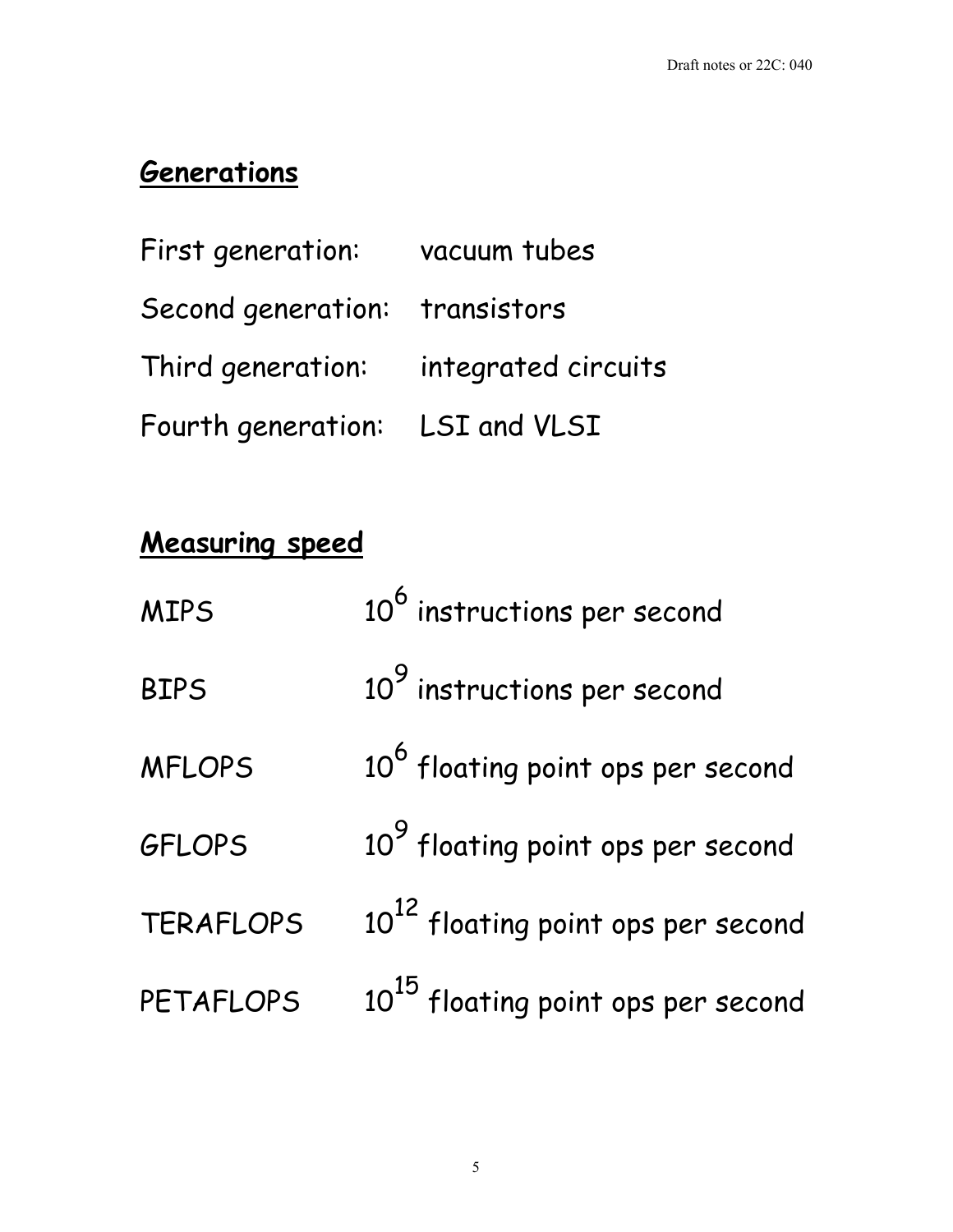# **Units of time**

1 second

| 1 millisecond (ms) | $= 10^{-3}$ second  |
|--------------------|---------------------|
| 1 microsecond (us) | $= 10^{-6}$ second  |
| 1 nanosecond (ns)  | $= 10^{-9}$ second  |
| 1 picosecond (ps)  | $= 10^{-12}$ second |

## **Questions**

How much time does it take to add two integers? How much time does your computer take to read a 1 MB (megabyte) file from a disk? What distance does light travel in 1 nanosecond?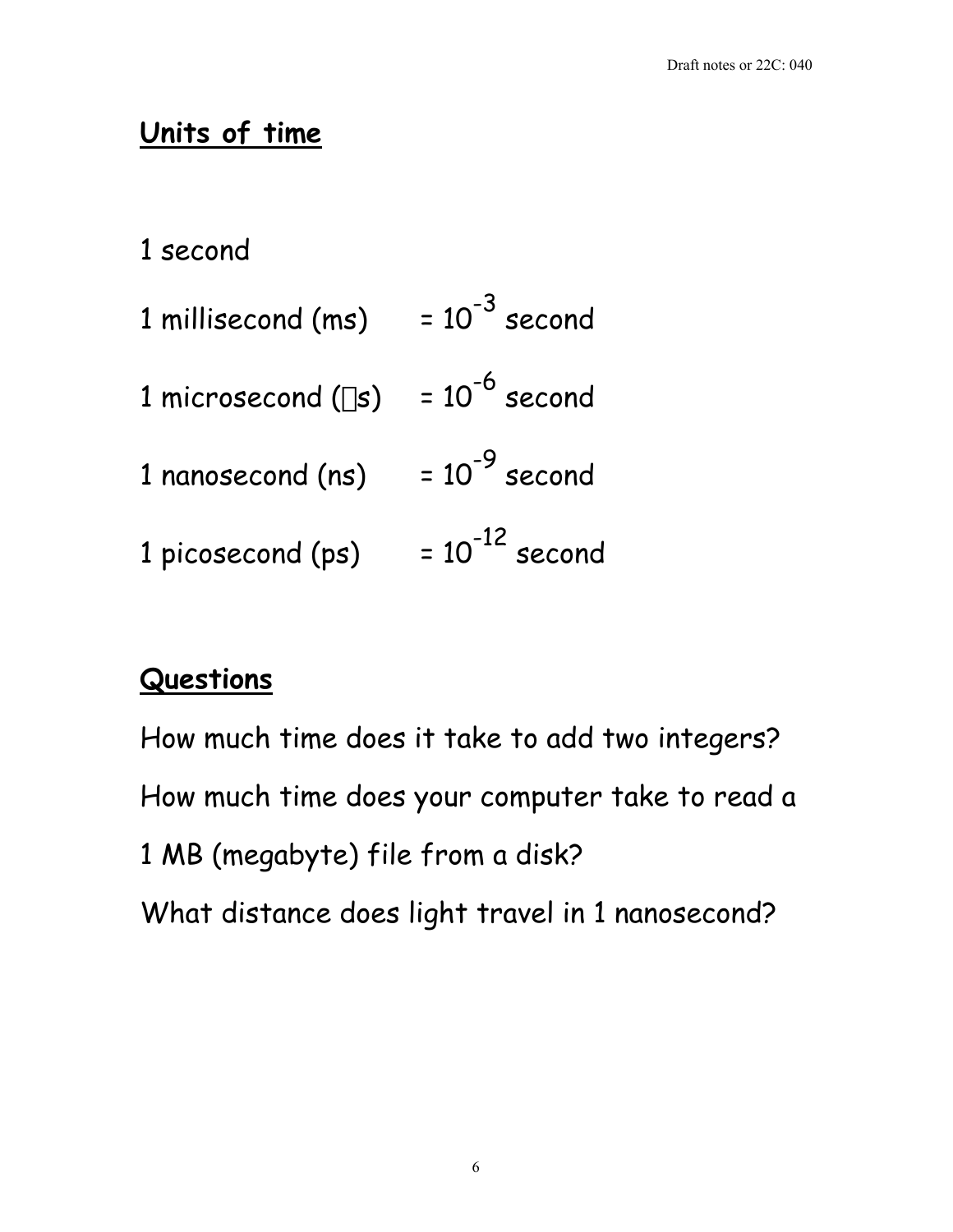# **A Basic Digital Computer**



**CPU or Processor MEMORY I/O**

7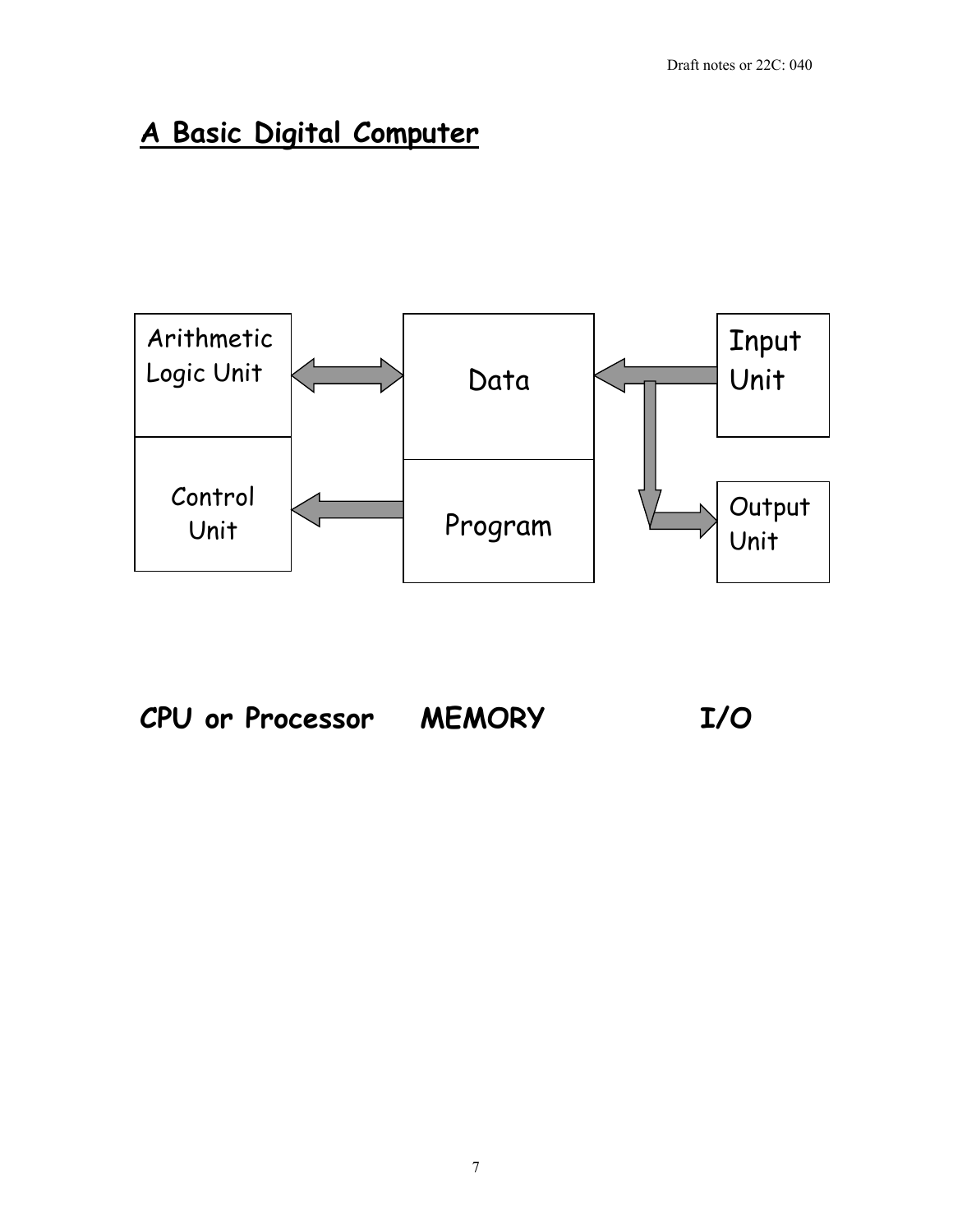## **Measuring the Speed**

MIPS = Million Instructions Per Second

MFLOPS = Million FLOating point ops Per Sec

GFLOPS = Billion (Giga) FLOating point ops Per Sec

TERAFLOPS = Trillion FLOating point ops Per Sec

PETAFLOPS =  $10^{15}$  FLOating point ops Per Sec

What do we do with a TERAFLOP or a PETAFLOP machine? Do we have enough work for them?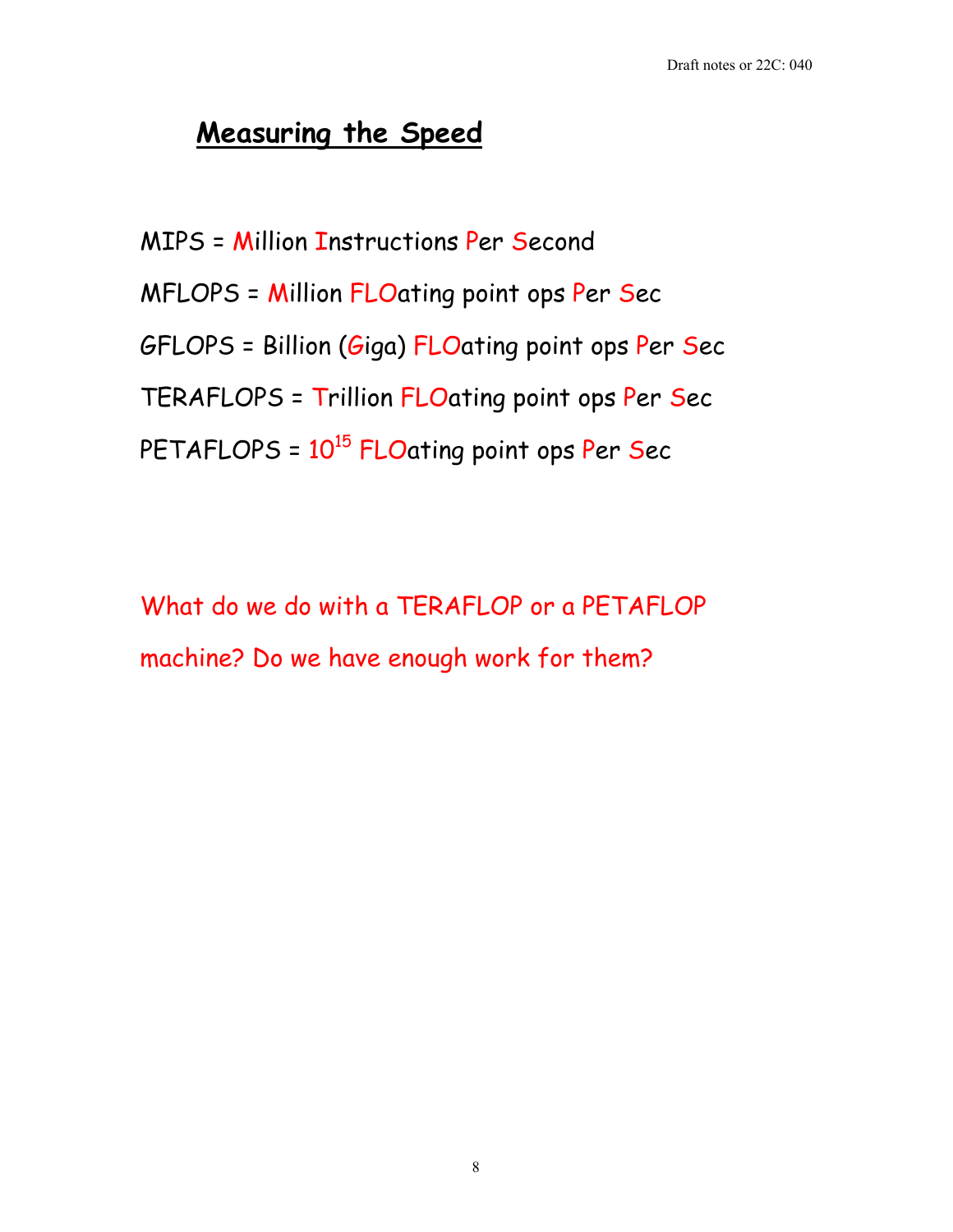## **Laws of Hardware**

Signals cannot travel faster than the speed of light.

Memory is always slower than the CPU.

Software is slower than hardware.

#### **Moore's Law.**

The packaging density of transistors on an integrated circuit increases 2x every 18 months.

#### **Gates Law.**

The speed of software halves every 18 months (Microsoft is the worst offender. Software bloat almost compensates for hardware improvement due to Moore's law).

### Amdahl's law

Concerned with the speedup achievable from an

improvement to a computation that affects a fraction of

that computation.